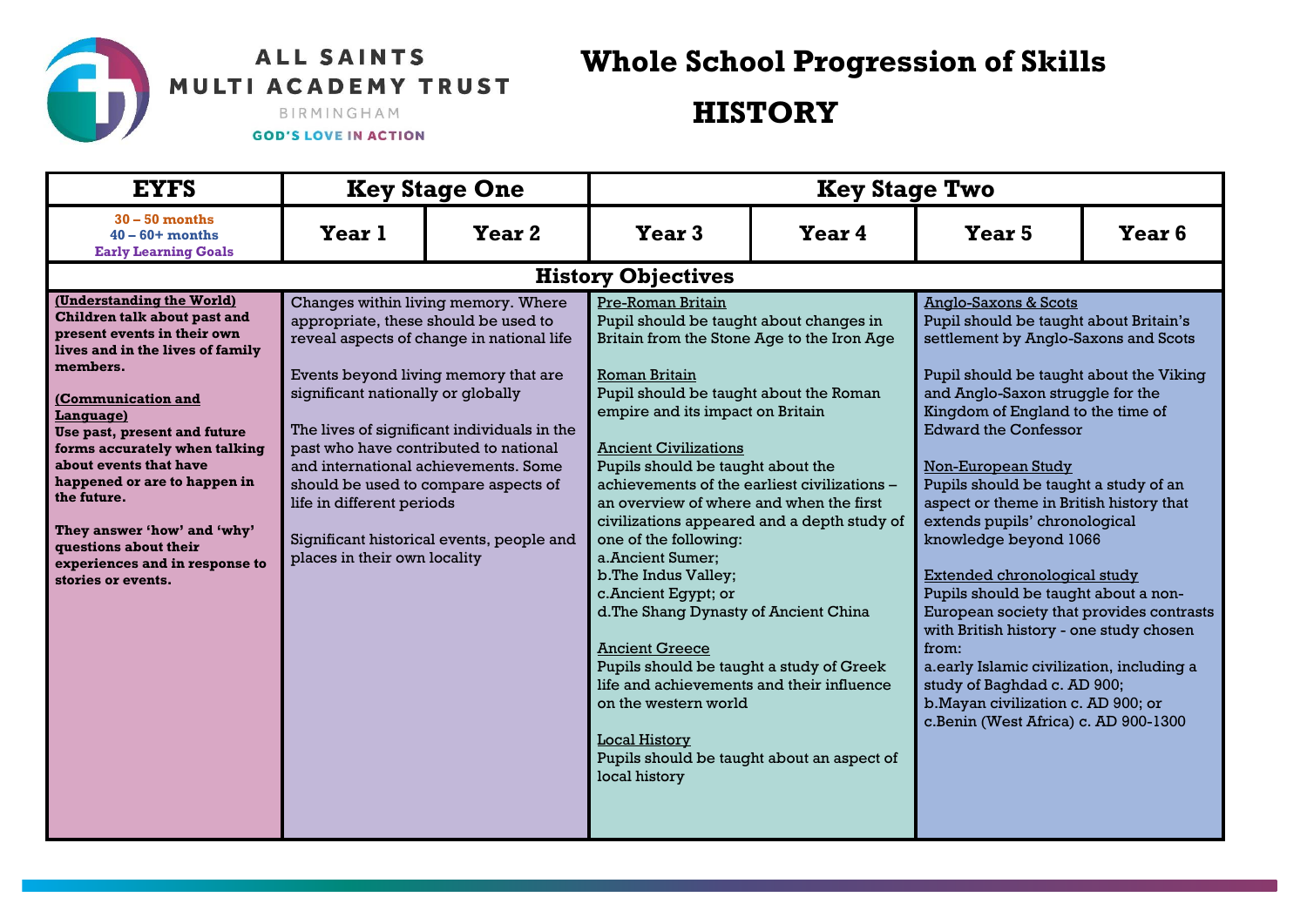| <b>Chronological Understanding</b>                                                                                                                                                                                                                                                                                                                                                                                                                                                                                |                                                                                                                                                                                                                                                                                                                                                                                                                                                                                                                                                                                                                                                                                                    |                                                                                                                                                                                                                                                                                                      |                                                                                                                                                                                                                                                                                                                                                                                                                                                                                                                                                        |                                                                                                                                                                                                                                                                                                                                                                                                                                                                       |  |
|-------------------------------------------------------------------------------------------------------------------------------------------------------------------------------------------------------------------------------------------------------------------------------------------------------------------------------------------------------------------------------------------------------------------------------------------------------------------------------------------------------------------|----------------------------------------------------------------------------------------------------------------------------------------------------------------------------------------------------------------------------------------------------------------------------------------------------------------------------------------------------------------------------------------------------------------------------------------------------------------------------------------------------------------------------------------------------------------------------------------------------------------------------------------------------------------------------------------------------|------------------------------------------------------------------------------------------------------------------------------------------------------------------------------------------------------------------------------------------------------------------------------------------------------|--------------------------------------------------------------------------------------------------------------------------------------------------------------------------------------------------------------------------------------------------------------------------------------------------------------------------------------------------------------------------------------------------------------------------------------------------------------------------------------------------------------------------------------------------------|-----------------------------------------------------------------------------------------------------------------------------------------------------------------------------------------------------------------------------------------------------------------------------------------------------------------------------------------------------------------------------------------------------------------------------------------------------------------------|--|
| 30-50 months:<br>Can retell a simple past event in<br>correct order (e.g. went down<br>slide, hurt finger)<br>- Uses talk to connect ideas.<br>explain what is happening and<br>anticipate what might happen<br>next, recall and relive past<br>experiences.<br>40-60+ months:<br>- Uses talk to organise, sequence<br>and clarify thinking, ideas,<br>feelings and events.                                                                                                                                       | - Understand the difference between things<br>that happened in the past and the present.<br>- Describe things that happened to<br>themselves and other people in the past.<br>- Understand and use the words past and<br>present when telling others about an event.<br>- Recount changes in my own life over time.<br>- Understand how to put people, events and<br>objects in order of when they happened,<br>using a scale the teacher has given me.<br>- Use a timeline to place important events.<br>- Use words and phrases such as: now,<br>yesterday, last week, when I was younger, a<br>long time ago, a very long time ago, before I<br>was born. When my parents/carers were<br>young. |                                                                                                                                                                                                                                                                                                      | - Understand that a timeline can be divided into<br>BC (Before Christ) and AD (Anno Domini)<br>- Use a timeline to place historical events in<br>chronological order.<br>- Describe dates of and order significant events<br>from the period studied.<br>- Describe the main changes in a period in<br>history.                                                                                                                                                                                                                                        | - Understand that a timeline can be divided<br>into BC (Before Christ) and AD (Anno<br>Domini)<br>- Order significant events, movements and<br>dates on a timeline.<br>- Describe the main changes in a period in<br>history.<br>- Identify and compare changes within and<br>across different periods.<br>- Understand how some historical events<br>occurred concurrently in different locations<br>i.e. Ancient Egypt and Prehistoric Britain.                     |  |
|                                                                                                                                                                                                                                                                                                                                                                                                                                                                                                                   |                                                                                                                                                                                                                                                                                                                                                                                                                                                                                                                                                                                                                                                                                                    |                                                                                                                                                                                                                                                                                                      | Knowledge & Understanding of Events                                                                                                                                                                                                                                                                                                                                                                                                                                                                                                                    |                                                                                                                                                                                                                                                                                                                                                                                                                                                                       |  |
| 30-50 months:<br>the past.<br>- Shows an interest in different occupations and<br>ways of life.<br>- Can talk about some of the things they have<br>observed such as plants, animals, natural and<br>found objects.<br>- Talks about why things happen and how things<br>work.<br>- Developing an understanding of growth, decay<br>and changes over time.<br>40-60+ months:<br>- Enjoys joining in with family customs and<br>routines.<br>- Looks closely at similarities, differences,<br>patterns and change. |                                                                                                                                                                                                                                                                                                                                                                                                                                                                                                                                                                                                                                                                                                    | - Use information to describe<br>- Describe the differences<br>between then and now.<br>- Look at evidence to give and<br>explain reasons why people in<br>the past may have acted in the<br>way they did.<br>- Recall facts about the main<br>events/people from a<br>significant event in history. | - Use evidence to describe the culture and<br>leisure activities from the past.<br>- Use evidence to describe the clothes, way of<br>life and actions of people in the past.<br>- Use evidence to describe buildings and their<br>uses of people from the past<br>- Use evidence to show how the lives of rich and<br>poor people from the past differed.<br>- Describe similarities and differences between<br>people, events and artefacts studied.<br>- Describe how some of the things I have<br>studied from the past affect/influence life today | - Choose reliable sources of information to<br>find out about the past.<br>- Give reasons why changes may have<br>occurred, backed up by evidence.<br>- Describe similarities and differences<br>between some people, events and artefacts<br>studied.<br>- Describe how some of the things studied<br>from the past affect/influence life today.<br>- Make links between some of the features of<br>past societies. (e.g. religion, houses, society,<br>technology.) |  |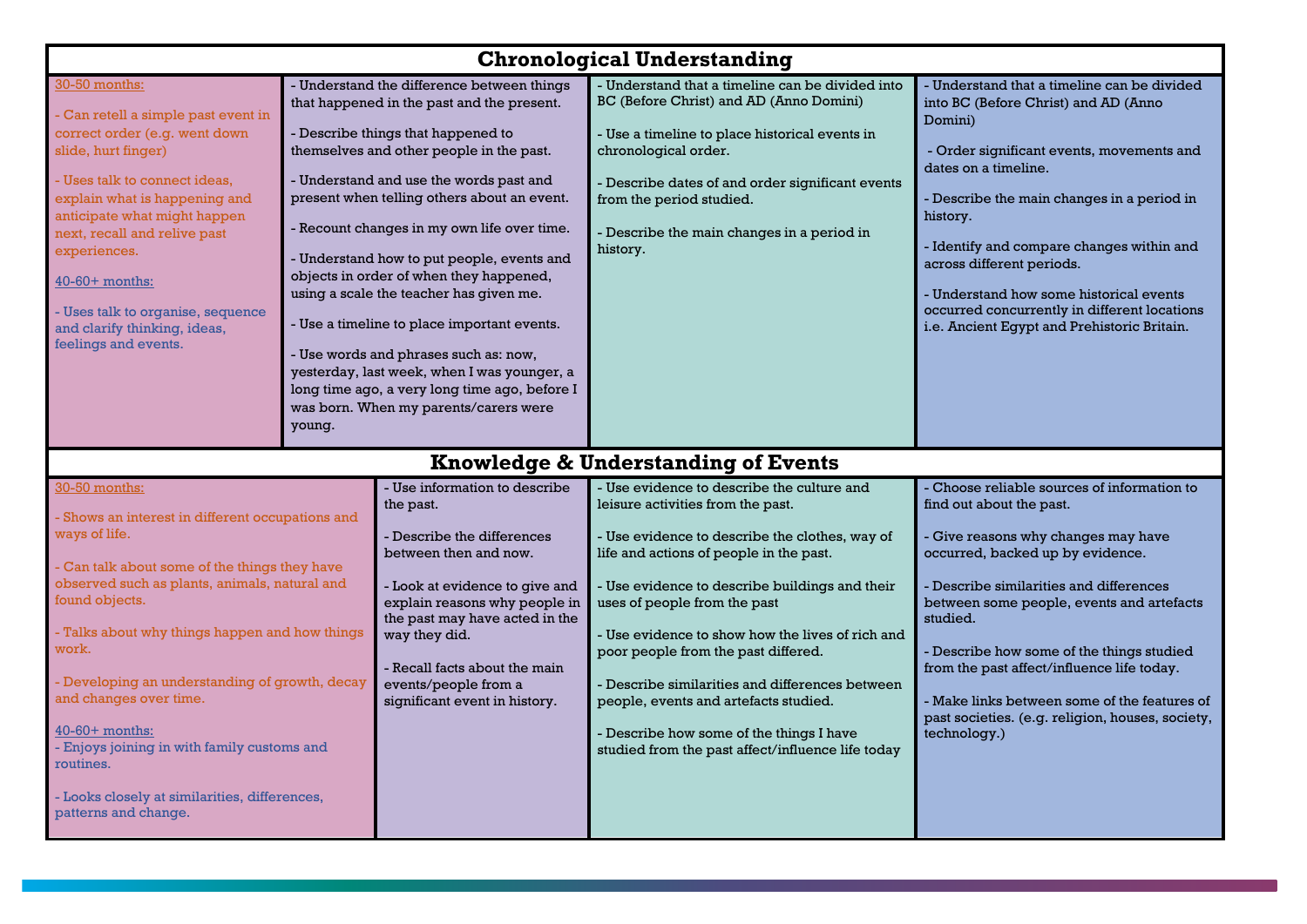| 30-50months:<br>Comments and asks questions about aspects of<br>their familiar world such as the place where<br>they live or the natural world.<br>40-60+ months:<br>- Looks closely at similarities, differences,<br>patterns and change.<br>- Listen and respond to ideas expressed by<br>others in conversation or discussion.                                                                                                               | - Look at and use books and<br>pictures, stories, eye witness<br>accounts, pictures,<br>photographs, artefacts,<br>historic buildings, museums,<br>galleries, historical sites and<br>the internet to find out about<br>the past.                                                                                                                                                              | Explore the idea that there are different<br>accounts of history.<br>- Look at different versions of the same event in<br>history and identify differences.<br>- Know that people in the past represent events<br>or ideas in a way that persuades others.                                             | - Evaluate evidence to choose the most<br>reliable forms.<br>Know that people both in the past have a<br>point of view and that this can affect<br>interpretation.<br>Give clear reasons why there may be<br>different accounts of history, linking this to<br>factual understanding of the past.                                                                                                                                                                           |  |  |  |
|-------------------------------------------------------------------------------------------------------------------------------------------------------------------------------------------------------------------------------------------------------------------------------------------------------------------------------------------------------------------------------------------------------------------------------------------------|------------------------------------------------------------------------------------------------------------------------------------------------------------------------------------------------------------------------------------------------------------------------------------------------------------------------------------------------------------------------------------------------|--------------------------------------------------------------------------------------------------------------------------------------------------------------------------------------------------------------------------------------------------------------------------------------------------------|-----------------------------------------------------------------------------------------------------------------------------------------------------------------------------------------------------------------------------------------------------------------------------------------------------------------------------------------------------------------------------------------------------------------------------------------------------------------------------|--|--|--|
|                                                                                                                                                                                                                                                                                                                                                                                                                                                 |                                                                                                                                                                                                                                                                                                                                                                                                | <b>Historical Interpretation</b>                                                                                                                                                                                                                                                                       |                                                                                                                                                                                                                                                                                                                                                                                                                                                                             |  |  |  |
| 30-50 months:<br>Comments and asks questions about aspects of<br>their familiar world such as the place where<br>they live or the natural world.<br>- Questions why things happen and gives<br>explanations. Asks e.g. who, what, when, how.<br>40-60+ months:<br>- Listen and respond to ideas expressed by<br>others in conversation or discussion.<br>- Uses talk to organise, sequence and clarify<br>thinking, ideas, feelings and events. | - Identify different ways in<br>which the past is represented<br>- Explore events, look at<br>pictures and ask questions i.e,<br>"Which things are old and<br>which are new?" or "What<br>were people doing?"<br>- Look at objects from the past<br>and ask questions i.e, "What<br>were they used for?" and try<br>to answer.<br>- Use a wide range of<br>information to answer<br>questions. | - Use documents, printed sources (e.g. archive<br>materials) the Internet, databases, pictures,<br>photographs, music, artefacts, historic<br>buildings, visits to museums or galleries and<br>visits to sites to collect evidence about the past.<br>- Ask questions and find answers about the past. | - Use documents, printed sources (e.g.<br>archive materials) the Internet, databases,<br>pictures, photographs, music, artefacts,<br>historic buildings, visits to museums and<br>galleries and visits to sites to collect<br>evidence about the past.<br>Choose reliable sources of evidence to<br>answer questions, realising that there is often<br>not a single answer to historical questions.<br>- Investigate own lines of enquiry by posing<br>questions to answer. |  |  |  |
| <b>Historical Enquiry</b>                                                                                                                                                                                                                                                                                                                                                                                                                       |                                                                                                                                                                                                                                                                                                                                                                                                |                                                                                                                                                                                                                                                                                                        |                                                                                                                                                                                                                                                                                                                                                                                                                                                                             |  |  |  |
| 30-50 months:<br>- Can retell a simple past event in correct order<br>(e.g. went down slide, hurt finger)<br>- Uses talk to connect ideas, explain what is<br>happening and anticipate what might happen<br>next, recall and relive past experiences.<br>40-60+ months:<br>- Uses talk to organise, sequence and clarify<br>thinking, ideas, feelings and events.                                                                               | - Describe objects, people or<br>events in history.<br>- Use timelines to order events<br>or objects or place significant<br>people.<br>- Communicate ideas about<br>people, objects or events<br>from the past in speaking,<br>writing, drawing, role-play,<br>storytelling and using ICT.                                                                                                    | Communicate ideas about from the past using<br>different genres of writing, drawing, diagrams,<br>data-handling, drama role-play, storytelling<br>and using ICT                                                                                                                                        | Communicate ideas about from the past<br>using different genres of writing, drawing,<br>diagrams, data-handling, drama role-play,<br>storytelling and using ICT.<br>- Plan and present a self-directed project or<br>research about the studied period.                                                                                                                                                                                                                     |  |  |  |